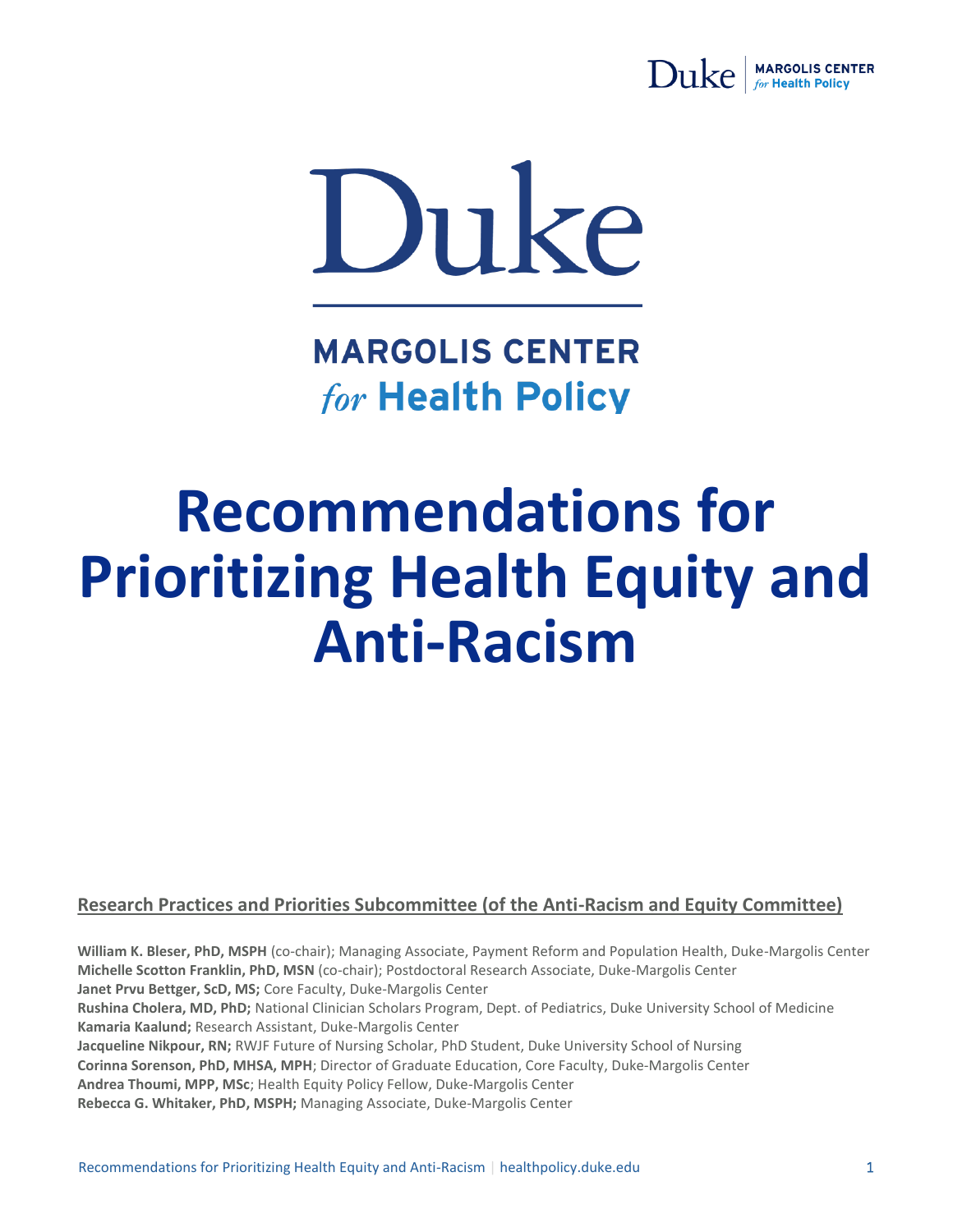

# **Table of Contents**

| Recommendation 1: Revise the Margolis Mission Statement and Adopt Values and Norms4                    |  |
|--------------------------------------------------------------------------------------------------------|--|
| Recommendation 2: Develop a Forum to Disseminate Health Equity, and Anti-Racism Research 7             |  |
|                                                                                                        |  |
| Recommendation 4: Systematize use of our "Tools for Prioritizing Health Equity and Anti-Racism in your |  |
|                                                                                                        |  |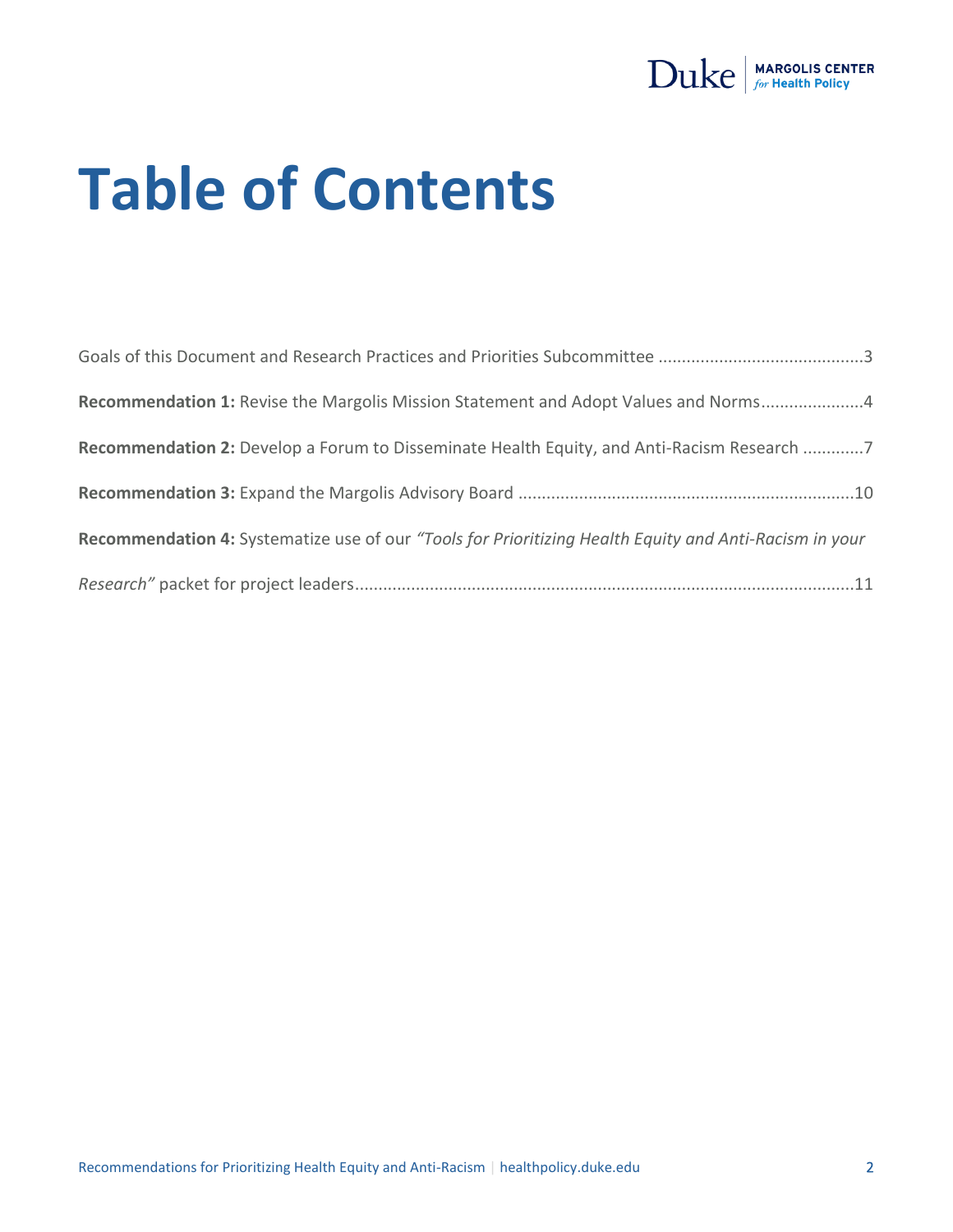

### <span id="page-2-0"></span>**Goals of this Document and Research Practices and Priorities Subcommittee**

**This document provides recommendations for Duke-Margolis leadership to consider implementing to further operationalize our Center's commitment to health equity and anti-racism, from the research practices and priorities perspective.** It was developed by the Research Practices and Priorities Subcommittee of the Duke-Margolis Center's broader Anti-Racism and Equity Committee.

#### **Our Research Practices and Priorities Subcommittee has two objectives:**

- Facilitate the alignment of Margolis research activities and project development with the Center's enhanced values related to advancing health equity and anti-racism.
- Expand opportunities for members of the Margolis community to engage in work and discussions about racism, anti-racism, and health equity, while fostering professional connections with BIPOC researchers, academics, and practitioners.

Accordingly, we put together this packet of recommendations. Collectively, this packet will help leaders identify concrete next steps and collaborations that can help the Duke-Margolis Center for Health Policy clearly demonstrate its commitment to health equity and anti-racism. We provide four main recommendations: 1) revise the current Margolis mission statement and adopt norms and values that clearly articulate the Margolis commitment to health equity and anti-racism; 2) develop a forum to disseminate health equity and anti-racism research; 3) expand the Duke-Margolis advisory board to include members who are recognized leaders in addressing health inequities and improving equity; and 4) systematize use of our "Tools for Prioritizing Health Equity and Anti-Racism in your Research" packet for project leaders.

**The permanent online link** to this packet is: **[insert link when finalized]**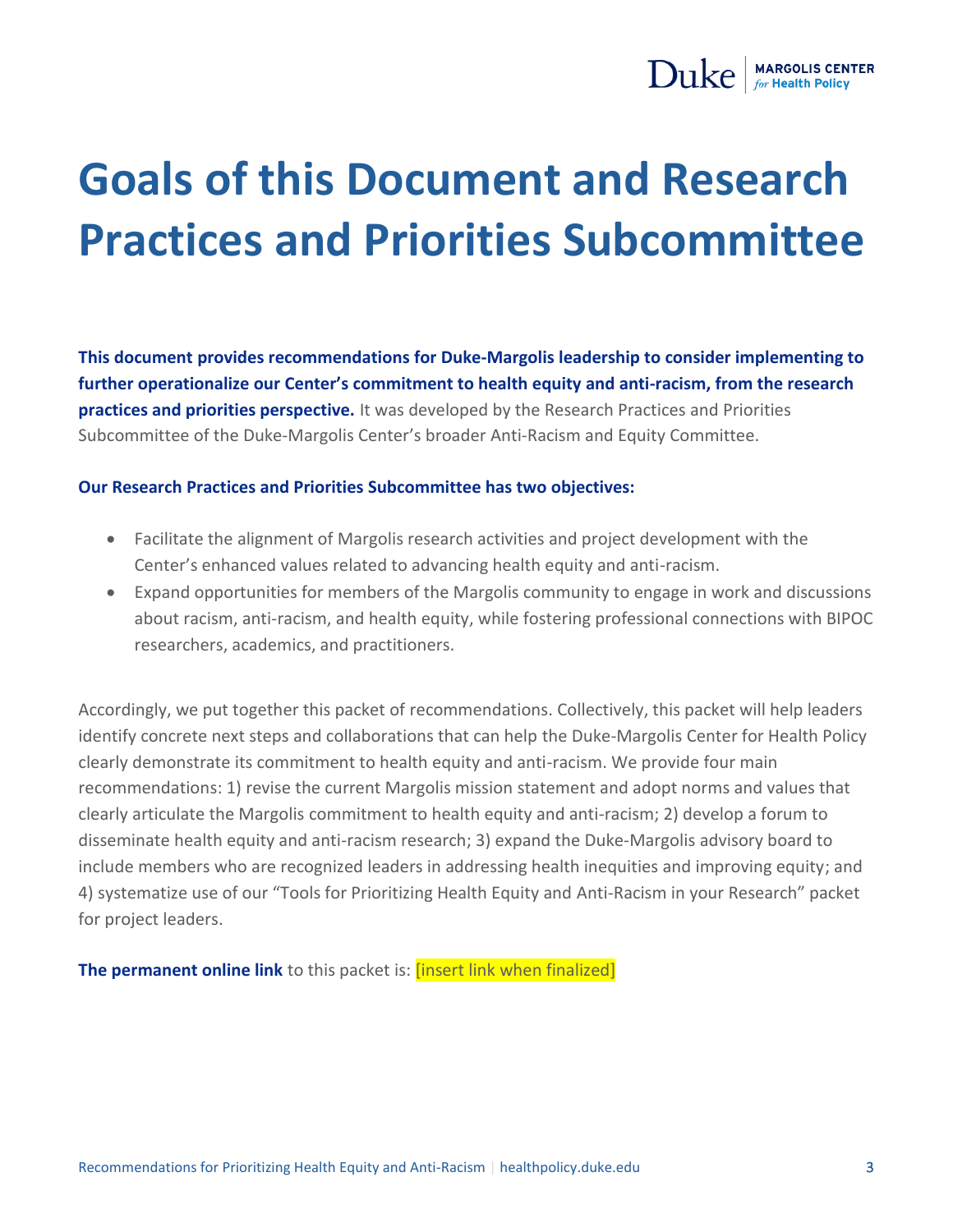

### <span id="page-3-0"></span>**Recommendation 1: Revise the Margolis Mission Statement and Adopt Values and Norms**

The members of this subcommittee recognize the current Margolis Mission Statement was developed carefully and concisely to capture the aims and purpose of the Center. With mounting evidence on the significant impact of structural racism and inequities on health disparities, Margolis has decided to make health equity and anti-racism a cross cutting theme throughout the Centers portfolios. Accordingly, we believe it is important to explicitly add health equity concepts to our existing mission statement.

In addition to the Mission Statement, we recommend adopting a values and norms section to further communicate the Center's commitment to anti-racism and health equity as well as to a broader set of guiding principles that underpin our work and how we conduct our work.

Below is the revised Margolis Mission Statement and the new Values and Norms we have drafted. These have been revised based on our previous conversation. This subcommittee invites the opportunity to engage with leadership further regarding these suggested revisions and reiterate collaboratively based on these conversations.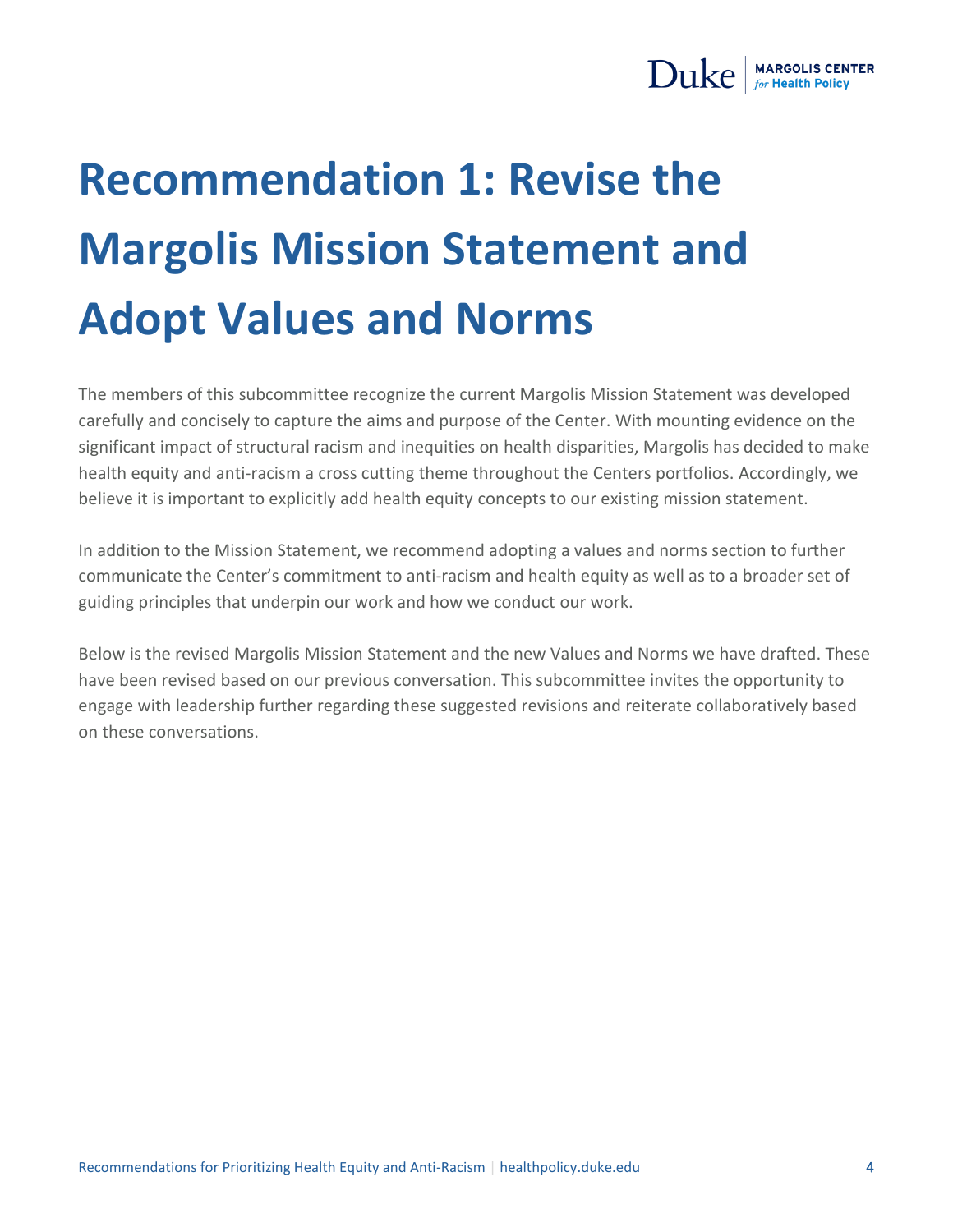

#### **Revised Margolis Mission Statement** *(track changes emphasize health equity and anti-racism)*

The Center's Mission is to improve health, health equity, and the value of health care through practical, innovative, and evidence-based policy solutions.

To achieve this mission, the Center:

- Leads problem-focused, interdisciplinary health policy research
- Conducts timely and impactful policy analysis
- Develops and supports innovative educational and training opportunities in health policy across the educational continuum
- Fosters collaborations with a diverse range of campus entities, programs, faculty, staff, and students
- Partners and engages with diverse external stakeholders
- Translates research and evidence into implementable policy guidance
- Evaluates health policy to generate equitable, innovative, and high-value solutions across local, national, and global settings

We prioritize work that:

- Spurs innovation that improves health and health equity while and enhancing es value
- Transforms health care through innovative use of increasingly rich data and analytics
- Strives to develop evidence-driven strategies to address root causes of health inequities, including structural racism, and behavioral and social determinants of health
- Develops more effective policies to advance health care integration while avoiding the adverse consequences of consolidation
- Informs and improves decision making for patients, community members, providers, product makers, payers, and policymakers
- Provides health policy education for the next generation of diverse leaders in medicine, nursing, business, public policy, law, engineering, and academic research
- Educates current and emerging health care leaders on the most effective and equitable policies and methods to transform health care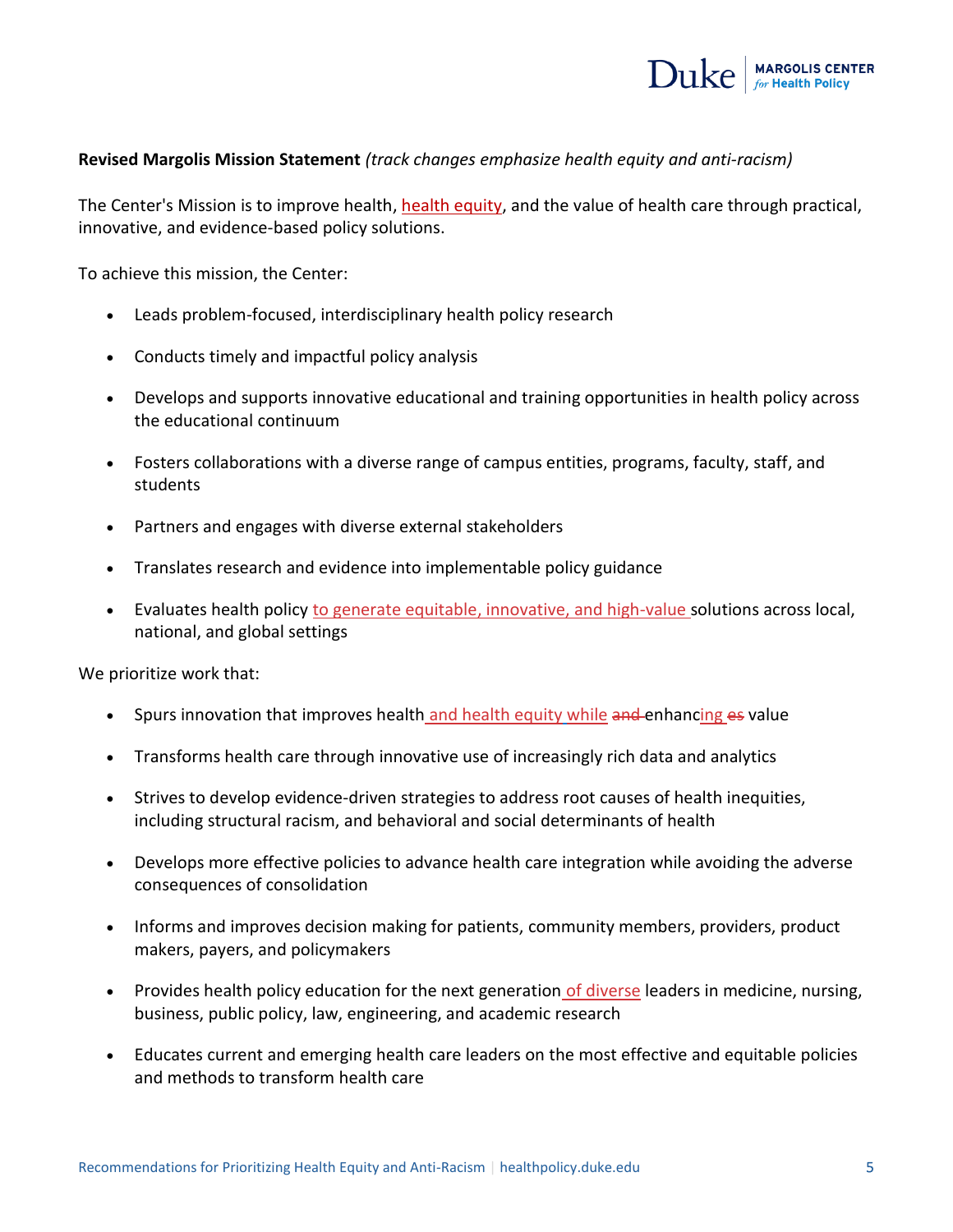

#### **Proposed Values and Norms** *(proposed new statement to accompany our mission)*

To advance our mission, we strive to hold ourselves accountable to the following values and community norms:\*

- **Integrity**: Promote ethical and honest practices in all aspects of our work.
- **Excellence**: Strive for the highest standards in research, education, training, and engagement.
- **Learning**: Foster a growth mentality where individuals are empowered to continuously evaluate and advance themselves, and to bring out the best in others.
- **Inclusiveness & Equity**: Strive to be an equitable and anti-racist organization. Acknowledges that this is a continual process; it is not a state, it is an act. Appreciate cultural values and diversity, treat all people with dignity and respect, and build an educational and workplace as diverse as the challenges and opportunities facing health care, population health, and health policy. Support safe, open, and respectful exchange of ideas, opinions, and experiences in all of our work and throughout our community.
- **Collaboration & Capacity Building**: Foster relationships across the various communities we serve; incorporate multiple perspectives into our research, teaching, and engagement; and empower collaborators to be partners in our work.
- **Social Justice & Health Equity**: Commit to serve the needs of the entire population, regardless of differences or circumstances, and address the barriers and inequities that hinder people's ability to lead healthy lives through research, education, training, and engagement.
- **Compassion**: Health is a fundamental right of every human being.

By embodying our mission, values, and community norms, we will duly uphold [Duke's Community](https://studentaffairs.duke.edu/conduct/about-us/duke-community-standard)  [Standards](https://studentaffairs.duke.edu/conduct/about-us/duke-community-standard) for its students, faculty and staff.

*\*Note: we adapt some of the above principles from work from others (including the University of Michigan's School of Public Health and Department of Health Management & Policy, and the Harvard School of Public Health).*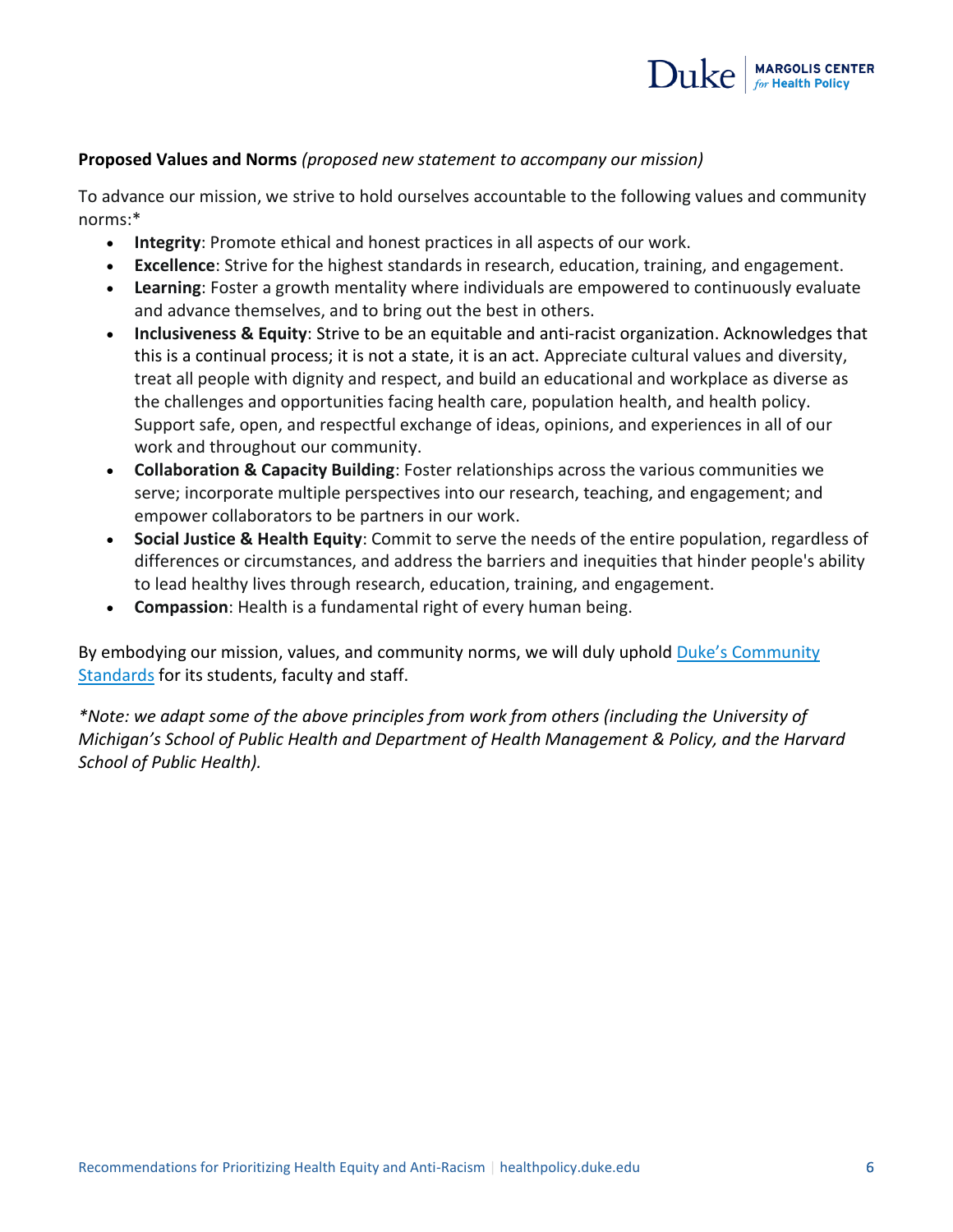

### **Recommendation 2: Develop a Forum to Disseminate Health Equity, and Anti-Racism Research**

<span id="page-6-0"></span>To facilitate Center engagement and leadership in disseminating emerging health equity and anti-racism research with a healthy policy focus, we recommend the following options for consideration. The aim of all options is to enhance: awareness of topical health equity and anti-racism research that focuses on policy, opportunities for research collaborations, and knowledge research methods and best practices for studying health equity and anti-racism through a health policy lens.

- 1. A new seminar series or forum to occur a few times per semester.
- 2. Regularly dedicating a few Friday seminars per semester to showcase health equity and anti-racism research and policy.
- 3. Partnering with other Duke entities—either on a new forum or as a partner in bringing policy-relevant research to an existing health equity forum.
- 4. Longer-term collaboration with relevant local institutions and organizations to establish a **Triangle Health Equity Network** (e.g., UNC, NC state, WakeMed NC DHHS, RTI, SAS, BCBS-NC, etc.).

**To start, we recommend either option 1 or 2**.

- This could start in the **Spring 2021** semester and continue indefinitely.
- Logistically, regardless of which is chosen, the dates could occupy Fridays where Margolis seminars are not scheduled, and utilize the same scheduling process and technology platform infrastructure.
- We request a dedicated budget be set aside to cover honorariums for speakers outside of Duke, and have suggested speakers on the following page.

**Thinking longer term, we recommend the pursuit of Option 4** with potential kickoff in mid- to late-2021, or early 2022.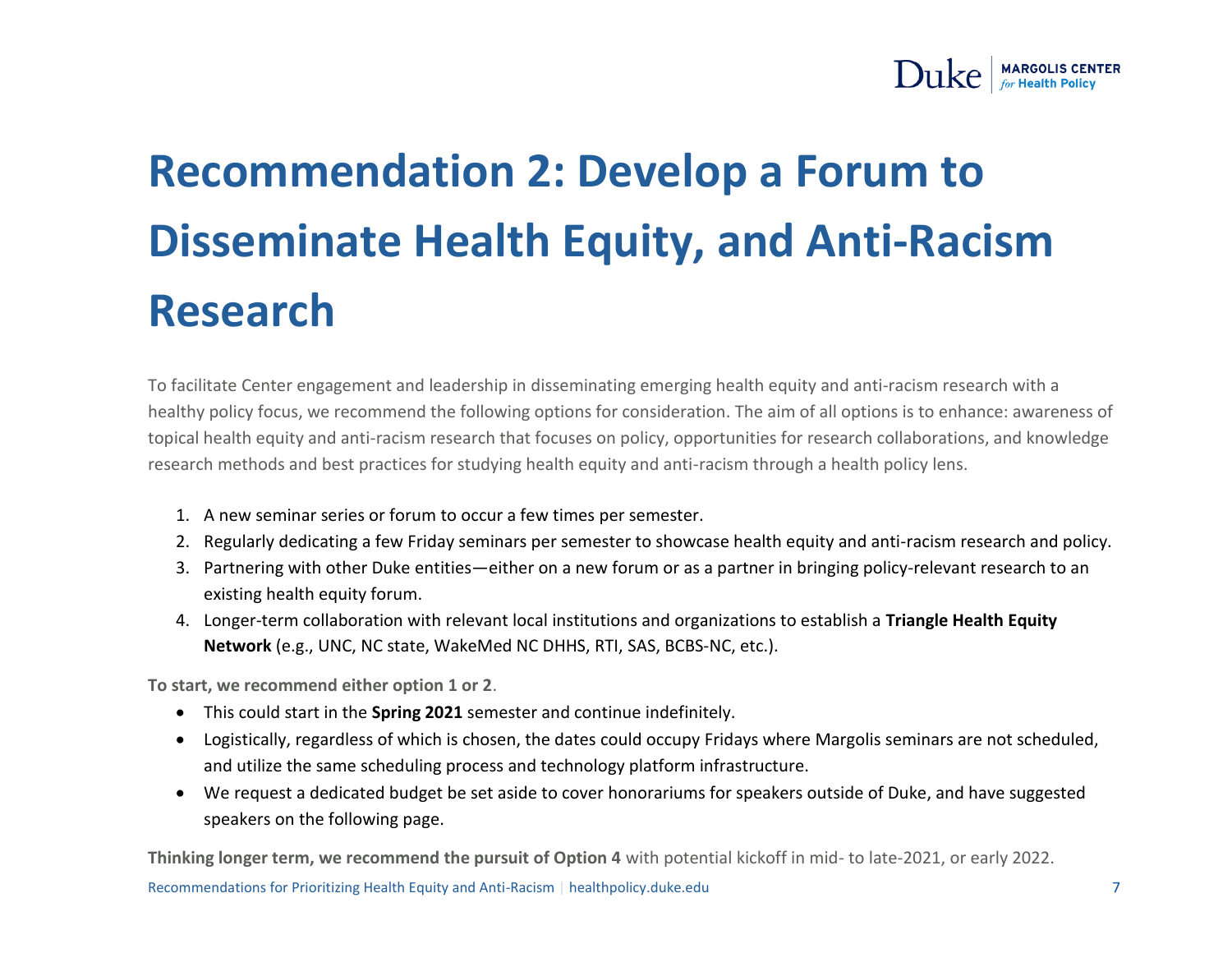

Below are thought leaders we have identified who could be invited to participate in this proposed seminar series.

| <b>Affiliation</b> | Name                          | Division/Title                                                                                                                                                                                                                         | <b>Expertise</b>                                                                                                                                                                                                                                                                               | Contact                                          |
|--------------------|-------------------------------|----------------------------------------------------------------------------------------------------------------------------------------------------------------------------------------------------------------------------------------|------------------------------------------------------------------------------------------------------------------------------------------------------------------------------------------------------------------------------------------------------------------------------------------------|--------------------------------------------------|
| Duke               | <b>Brigit Carter</b>          | Associate Dean of Diversity/Inclusion, School of Nursing                                                                                                                                                                               | Health equity, anti-racism, workforce diversity<br>efforts                                                                                                                                                                                                                                     | Brigit.carter@duke.edu                           |
| Duke               | Kimberly Johnson              | Director, REACH Equity<br>Associate Professor of Medicine                                                                                                                                                                              | Reducing racial & ethnic disparities in healthcare                                                                                                                                                                                                                                             | johns196@mc.duke.edu                             |
| Duke               | Nadine Barrett                | Assistant Professor in Family Medicine and Community Health                                                                                                                                                                            | Improving equity & quality of care for cancer pts. of<br>color                                                                                                                                                                                                                                 | nadine.barrett@duke.edu                          |
| Duke               | Schenita Randolph             | Assistant Professor, School of Nursing<br>Co-Director, REACH Equity                                                                                                                                                                    | HIV & sexual health interventions among Black<br>adolescents                                                                                                                                                                                                                                   | schenita.randolph@duke.edu                       |
| Duke               | Keisha Bentley-<br>Edwards    | Assistant Professor in Medicine                                                                                                                                                                                                        | Race, stress, & racism; impact on social & health<br>disparities                                                                                                                                                                                                                               | keisha.bentley.edwards@duke.edu                  |
| Duke<br>Non-Duke   | Jonathan Wilson-<br>Hartgrove | Adjuct in Sanford (Duke Divinity grad)<br>Director, School for Conversion                                                                                                                                                              | Leader in the Poor People's Campaign, which<br>focuses on health policy as a moral issue (among<br>many other issues)                                                                                                                                                                          | https://jonathanwilsonhartgrove.com/c<br>ontact/ |
| Duke               | Oluwadamilola<br>Fayanju      | Assistant Professor of Surgery<br>Associate Director, Duke Forge                                                                                                                                                                       | Big data to reduce disparities among breast cancer<br>patients                                                                                                                                                                                                                                 | lola.fayanju@duke.edu                            |
| Duke               | Charmaine Royal               | Associate Professor of African and African-American Studies<br>and Global Health                                                                                                                                                       | Intersection of race and genomics/genetics and<br>subsequent ethical, legal, and social issues                                                                                                                                                                                                 | charmaine.royal@duke.edu                         |
| Duke               | Patrick Pun                   | Associate Professor of Medicine                                                                                                                                                                                                        | Chronic kidney disease risk stratification &<br>disparate outcomes                                                                                                                                                                                                                             | patrick.pun@duke.edu                             |
| Duke               | Angela Richard-<br>Eaglin     | Assistant Professor, School of Nursing                                                                                                                                                                                                 | Cultural intelligence & expanding diversity -<br>certified cultural intelligence (CQ) educator                                                                                                                                                                                                 | angela.richard-eaglin@duke.edu                   |
| Duke               | Kathryn Whetten               | Associate Director for Community and Culture, Duke Global<br>Health Institute<br>Professor, Public Policy, Nursing, Community and Family<br>Medicine and Global Health<br>Director, Center for Health Policy and Inequalities Research | life course events and social/environmental factors<br>that influence health related behaviors and<br>wellbeing                                                                                                                                                                                | k.whetten@duke.edu                               |
| Duke               | Jen Zuckerman                 | Director of Strategic Initiatives at World Food Policy Center,<br>Sanford School of Public Policy, Duke University                                                                                                                     | -Develop and lead the strategy, structure, and<br>culture for a new university center<br>-Root the work of the World Food Policy Center in<br>North Carolina, leading demonstration projects to<br>create model food communities with a racial equity<br>lens in Durham and Edgecombe counties | jennifer.zuckerman@duke.edu                      |
| Duke               | Sarah Gaither                 | Assistant Professor, Psychology & Neuroscience                                                                                                                                                                                         | - Biracial identities & social interactions,<br>- How having multiple identities shapes social<br>behaviors and racial perceptions                                                                                                                                                             | sarah.gaither@duke.edu                           |
| Duke               | Ashleigh Shelby<br>Rosette    | Sr. Associate Dean of Executive MBA & Non-Degree Programs;<br>Associate Professor of Management & Organizations                                                                                                                        | Diversity, leadership, & negotiations in<br>organizational settings                                                                                                                                                                                                                            | arosette@duke.edu                                |
| Duke               | Jay Pearson                   | Assistant Professor of Public Policy                                                                                                                                                                                                   | Policies that influence structural inequality & SDOH                                                                                                                                                                                                                                           | jay.pearson@duke.edu                             |
| Duke               | Adam Hollowell                | Director, Global Inequity Research Initiative                                                                                                                                                                                          | Ethics, race, & public policy intersections                                                                                                                                                                                                                                                    | adam.hollowell@duke.edu                          |
| Duke               | <b>Briella Hargrove</b>       | Research associate, Samuel DuBois Cook Center                                                                                                                                                                                          | Media & communications                                                                                                                                                                                                                                                                         | briella@hargrove@duke.edu                        |
| Duke               | Clinton Boyd Jr.              | Postdoctoral associate, Samuel DuBois Cook Center                                                                                                                                                                                      | Race/ethnicity, social inequality, urban sociology,<br>family policy, parenting & African-American families                                                                                                                                                                                    | Clinton.boyd@duke.edu                            |
| Duke               | Omer Ali                      | Postdoctoral associate, Samuel DuBois Cook Center                                                                                                                                                                                      | causes and consequences of economic and political<br>inequality                                                                                                                                                                                                                                | Omer.ali@duke.edu                                |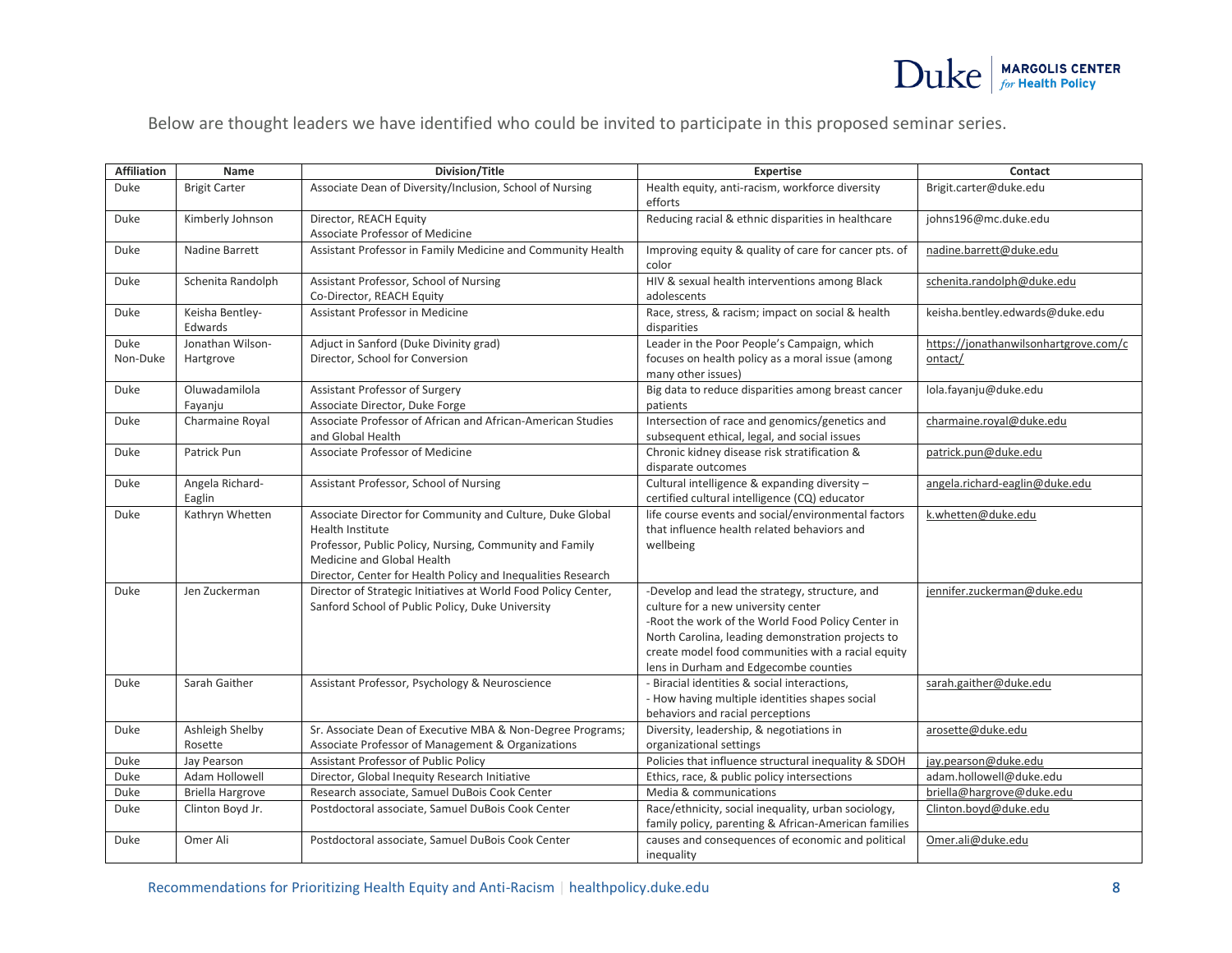| Duke     | Melissa Scott            | Postdoctoral associate, Samuel DuBois Cook Center                                                                                                                                                                                                                                            | Environmental/population health, bioethics, race,                                                                                                                                                                                 | Melissa.scott@duke.edu                         |
|----------|--------------------------|----------------------------------------------------------------------------------------------------------------------------------------------------------------------------------------------------------------------------------------------------------------------------------------------|-----------------------------------------------------------------------------------------------------------------------------------------------------------------------------------------------------------------------------------|------------------------------------------------|
|          |                          |                                                                                                                                                                                                                                                                                              | climate change, energy, & health inequalities                                                                                                                                                                                     |                                                |
| Non-Duke | Camara Jones             | Senior Fellow, Satcher Health Leadership and Cardiovascular<br>Research Institute                                                                                                                                                                                                            | Social epidemiology, research methods, anti-racism                                                                                                                                                                                | cpiones@msm.edu                                |
| Non-Duke | Risa Lavizzo-Mourey      | Penn Integrates Knowledge professor                                                                                                                                                                                                                                                          | Health disparities & access to care                                                                                                                                                                                               | Risa.Lavizzo-<br>Mourey@pennmedicine.upenn.edu |
| Non-Duke | Loretta Sweet<br>Jemmott | Vice President of Health Equity, Drexel                                                                                                                                                                                                                                                      | HIV risk reduction, community-engaged research                                                                                                                                                                                    | jemmott@drexel.edu                             |
| Non-Duke | Georges Benjamin         | <b>Executive Director, APHA</b>                                                                                                                                                                                                                                                              | Public health, population health, preventative care                                                                                                                                                                               | georges.benjamin@apha.org                      |
| Non-Duke | Adaeze Enekwechi         | President, IMPAQ<br>Research Associate Professor, Milken Institute School of Public<br>Health                                                                                                                                                                                                | Health workforce, equity & policy, ACA strategy,<br>cost/quality measurement                                                                                                                                                      | aenekwechi@gwu.edu                             |
| Non-Duke | Laura Gerald             | President, Kate B. Reynolds Charitable Trust                                                                                                                                                                                                                                                 | Statewide healthcare improvement for Medicaid<br>recipients, social drivers of health                                                                                                                                             | laura@kbr.org                                  |
| Non-Duke | Monica McLemore          | Associate Professor, UCSF School of Nursing                                                                                                                                                                                                                                                  | Public health, global health, reproductive justice                                                                                                                                                                                | Monica.McLemore@ucsf.edu                       |
| Non-Duke | Rachel Hardeman          | Associate Professor and<br>Blue Cross Endowed Professor of Health and Racial Equity,<br>Division of Health Policy and Management                                                                                                                                                             | reproductive health equity researcher whose<br>program of research applies the tools of population<br>health science and health services research to<br>elucidate a critical and complex determinant of<br>health inequity-racism | hard0222@umn.edu                               |
| Non-Duke | Antonia Villarruel       | Dean, Univ. of Pennn School of Nursing                                                                                                                                                                                                                                                       | Latinx health equity, population health                                                                                                                                                                                           | nursingdean@nursing.upenn.edu                  |
| Non-Duke | Leonardo Cuello          | Director, Health Policy - NHeLP                                                                                                                                                                                                                                                              | Medicaid reform/expansion, payment policies                                                                                                                                                                                       | https://healthlaw.org/team/leo-cuello/         |
| Non-Duke | Ericka Hart              | Award winning speaker/writer, adjunct faculty at Columbia in<br>sexuality education                                                                                                                                                                                                          | Black queer/femme activism, cancer survivorship,<br>race/gender intersections with chronic illness                                                                                                                                | http://ihartericka.com/                        |
| Non-Duke | Paula Lantz              | Associate Dean for Academic Affairs; James B. Hudak Professor<br>of Health Policy; Professor of Public Policy and Health<br>Management & Policy                                                                                                                                              | social demographer, studies the role of public<br>policy in improving population health and reducing<br>social disparities in health                                                                                              | plantz@umich.edu                               |
| Non-Duke | <b>Marshall Chin</b>     | Richard Parrillo Family Professor of Healthcare Ethics in the<br>Department of Medicine at the University of Chicago and Co-<br>Director of the Robert Wood Johnson Foundation (RWJF)<br>Advancing Health Equity: Leading Care, Payment, and Systems<br><b>Transformation Program Office</b> | Health equity, business case for health equity,<br>clinical medicine                                                                                                                                                              | mchin@medicine.bsd.uchicago.edu                |

 $\text{Duke}$  MARGOLIS CENTER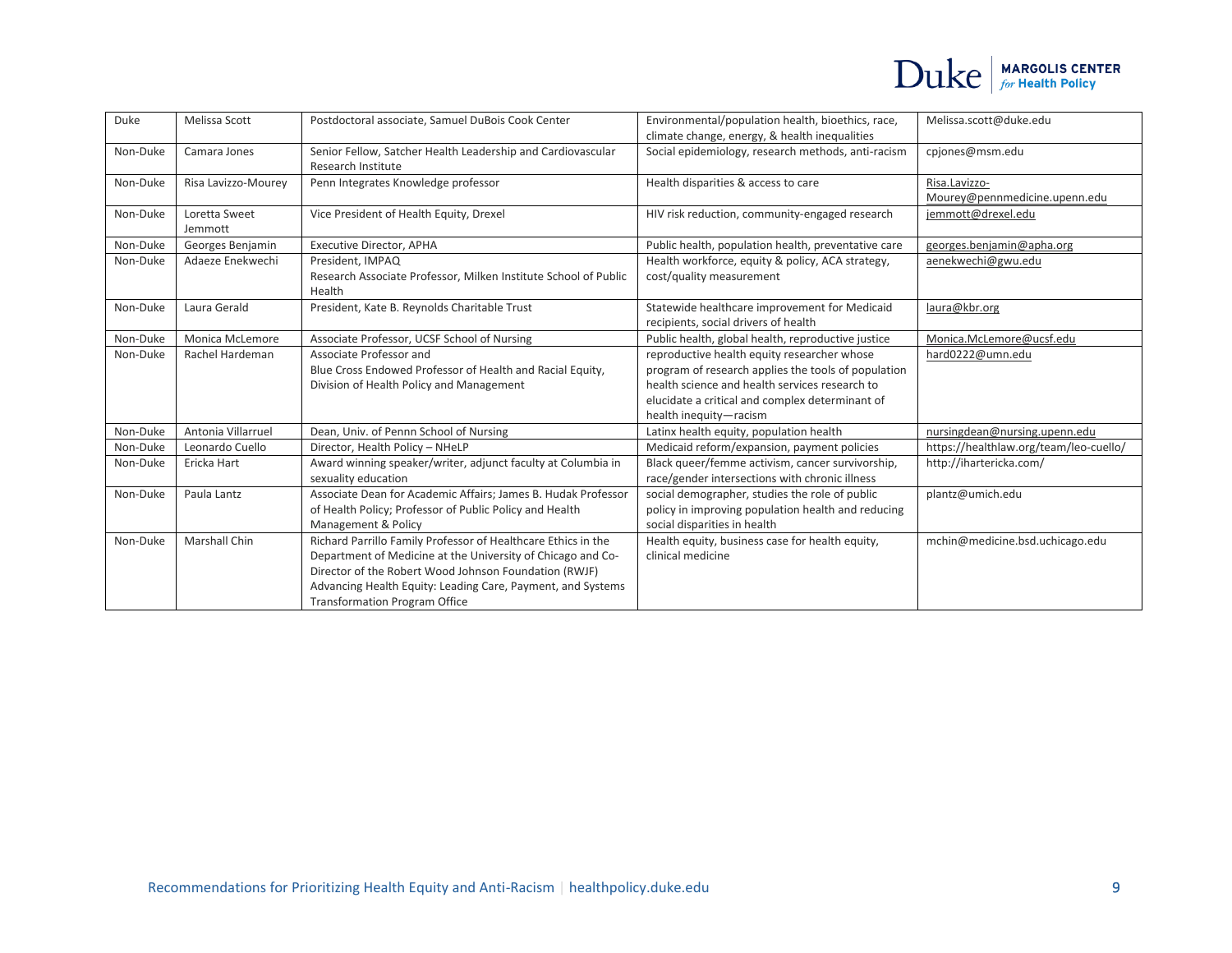### <span id="page-9-0"></span>**Recommendation 3: Expand the Margolis Advisory Board**

We support the recent expansion of the Margolis [advisory board](https://healthpolicy.duke.edu/advisory-board) to include Michelle McMurry-Heath, Rebekah Gee, and Esther Krofah.

Additionally, we propose further expansion of the board to include members who are recognized leaders in health equity. Furthermore, we suggest that these members represent organizations with deep commitment to the local communities in which they serve. Ideally, at least one of these members will be based in North Carolina, given our continued work to improve health, health equity, and the value of health care in the state. Below are some individuals that our subcommittee identified that we believe meet these criteria and could be considered.

[Toyin Ajayi,](https://dhis.net/toyin-ajayi/) MD Chief Health Officer, Cityblock health

Uché [Blackstock, MD](https://advancinghealthequity.com/about) Founder & CEO, Advancing Health Equity

[John Lumpkin, MD, MPH\\*](https://www.bcbsncfoundation.org/about/who-we-are/john-lumpkin/#:~:text=John%20R.,Carolina%20Foundation%20since%20April%202019.&text=In%20addition%20to%20his%20role,Blue%20Shield%20of%20North%20Carolina.) President, Blue Cross and Blue Shield of North Carolina Foundation

[Laura Gerald, MD\\*](https://kbr.org/people/dr-laura-gerald/) President, Kate B Reynolds Charitable Trust

[Eugene Woods, MBA, MHA\\*](https://atriumhealth.org/about-us/leadership) President & CEO, Atrium Health

[Crystal Wiley Cené, MD, MPH\\*](https://www.med.unc.edu/medicine/directory/crystal-wiley-cene-md-mph/) Associate Professor, Division of General Medicine and Clinical Epidemiology, UNC School of Medicine

\*Represents local organizations